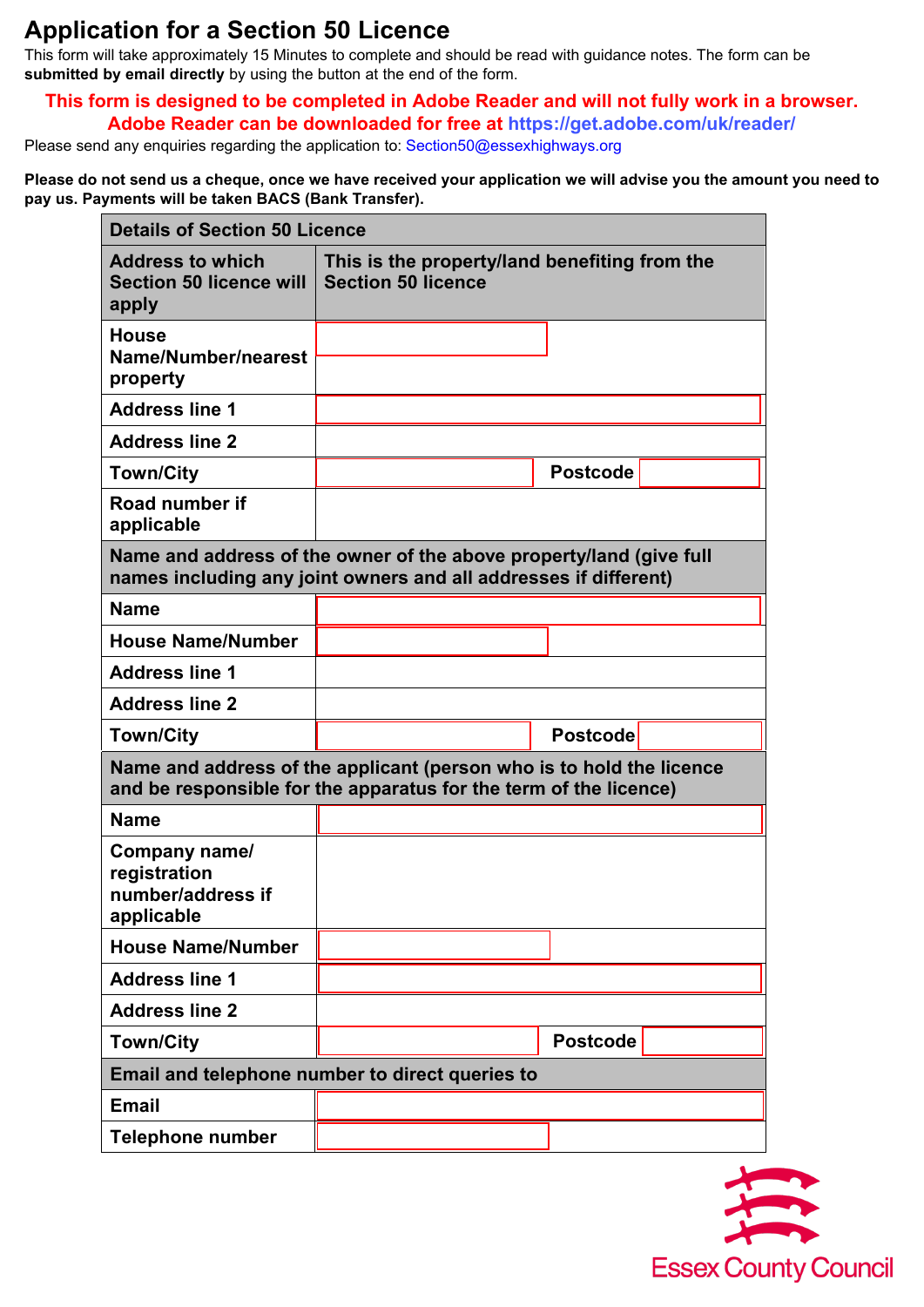| <b>Apparatus information</b>                                           |                                                                                             |  |  |
|------------------------------------------------------------------------|---------------------------------------------------------------------------------------------|--|--|
| Name of road in<br>which apparatus is to<br>be placed                  |                                                                                             |  |  |
| <b>Purpose of apparatus</b>                                            | Choose an option                                                                            |  |  |
|                                                                        | Duct contents                                                                               |  |  |
| Location of apparatus<br>(select all that apply)                       | Verge<br>Footpath<br>Footway<br>Carriageway<br><b>Byway</b><br>Cycleway<br><b>Bridleway</b> |  |  |
| Length of apparatus<br>in metres                                       |                                                                                             |  |  |
| Diameter of apparatus<br>in mm                                         |                                                                                             |  |  |
| Depth of apparatus in<br>metres                                        |                                                                                             |  |  |
| <b>Material of apparatus</b>                                           | Polyethylene<br>Clay<br>Concrete<br><b>Other</b>                                            |  |  |
| (Do not use abbreviations)<br>(Select all that apply)                  | Other details                                                                               |  |  |
| <b>Works method to</b><br>install apparatus                            | <b>Thrust boring</b><br><b>Tunnelling</b><br><b>Other</b><br>Open cut<br>Other details      |  |  |
| Has a new                                                              | Yes<br>No                                                                                   |  |  |
| manhole got to be<br>installed within the                              | If yes, Confirm material                                                                    |  |  |
| public highway as                                                      | the diameter (mm)                                                                           |  |  |
| part of the works?                                                     | and the depth (metres)                                                                      |  |  |
| <b>Additional information required</b>                                 |                                                                                             |  |  |
| <b>Term of licence</b>                                                 | 5 year<br>25 year                                                                           |  |  |
| <b>Is section 50 licence</b><br>related to S278, S38<br>or S228 works? | Yes<br>No                                                                                   |  |  |

**Continued on Page 3**